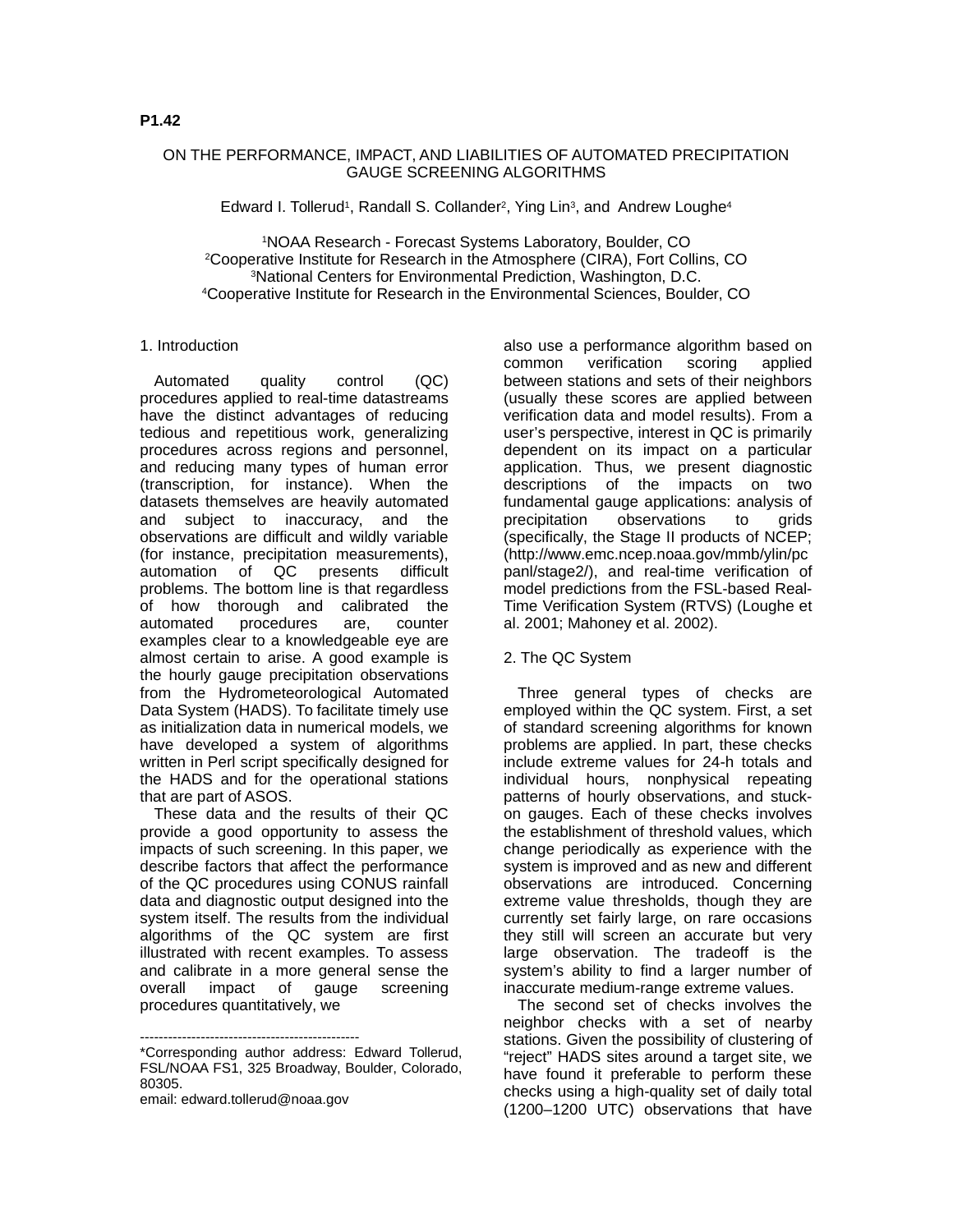been processed (in many cases, qualitatively evaluated) by individual River Forecast Centers (RFCs) and routed through the National Centers for Environmental Prediction (NCEP), our principal source for station precipitation observations. These data in many cases include 24-h HADS totals computed by the RFCs and implicitly designated as accurate by inclusion in their daily observation datastream. At present each HADS target site is compared to 8 neighbors within a threshold distance from the target. To further ensure a good neighbor set, the verification sites from the daily total datastream are themselves first compared with neighboring daily sites. This use of a qualitatively screened RFC datastream introduces a nonautomated but important human element into the QC system.

The third set of checks are assessments of QC performance during a brief (at present, 30 days) historical period just prior to the present observation time. To evaluate this performance, the results of daily screening from each of the several algorithms at each station are imbedded in a long character string that is saved for an extended period. These station-specific character strings also provide critical information for retrospective system evaluation, tuning and revision.

Several assumptions ("observational philosophies", if you will) are implicit in the design of this system. First, our experience shows us that automated gauges such as the HADS are susceptible to errors that tend to repeat themselves from hour to hour and from day to day. Hence, a "proving period" is built into the system during which time a formerly rejected but improved gauge can be reinstated (moved off the reject list). A second assumption is that there are inherent limits on the periods of accumulations that can be addressed by QC algorithms. For instance, neighbor comparisons (now done on 24 h accumulations) perform poorly at hourly intervals because of the extreme temporal and spatial variability of hourly precipitation, especially during warm-season convective regimes. This means that QC cannot be performed instantaneously except for certain gross error checks (extreme values, for instance). We assume that an observation site screened during the daily QC cycle should be excluded from use for the entire 24 h. An area of planned research

is assessment of the feasibility of 6h QC increments.

Details of thresholds, station history character string content, and output diagnostic files for the QC system can be found in the readme file at http://wwwfrd.fsl.noaa.gov/mab/sdb/diagnostic.cgi.

Note that a critical part of the system are daily updates to authoritative metadata sites.

# 3. Examples of System Performance

Figure 1 shows three examples of the kinds of screening described above in the context of typical HADS observation fields. In Fig. 1a, the observations at a site near Grand Junction in western Colorado would fail the neighbor check because it shows nonzero rainfall in a general field of zero observations. As the time series of hourly reports reveals, this site should also fail the check for recurrent nonphysical temporal patterns of hourly reports. In all likelihood, many of the examples of this kind of faulty reporting are due to telemetry or other kinds of communications problems. In Fig. 1b, the time series reveals a likely case of a stuck gauge. The neighborhood check for this day would also screen this station, but it is quite possible that such a report would escape neighbor screening if it occurred on a day of regional rainfall in eastern Montana. The observation at Nampa, Idaho, in Fig. 1c is clearly faulty because of its extreme size, and also because of nonmatching neighbors. This station is in fact an example of a recurrent instrument problem.

The chart in Fig. 2 provides a general review of the overall effect of the QC system. It lists counts of HADS stations in several categories of the QC system output produced during a short evaluation of the QC installation at FSL. Something like 10– 15% of the HADS reports is screened by one or another of the QC algorithms on a typical day (it is possible for an individual report to be screened by several of the algorithms). Day-to-day variability is largely a result of precipitation reports; days with considerable rainfall in regions with denser station distributions will have a larger count. Of the screening types, neighbor checks have the largest effect. Stations thus screened are also predominantly clustered, located in regions of rainfall (see Fig. 3 for an example from another day). Days on which the neighbor screening results in "no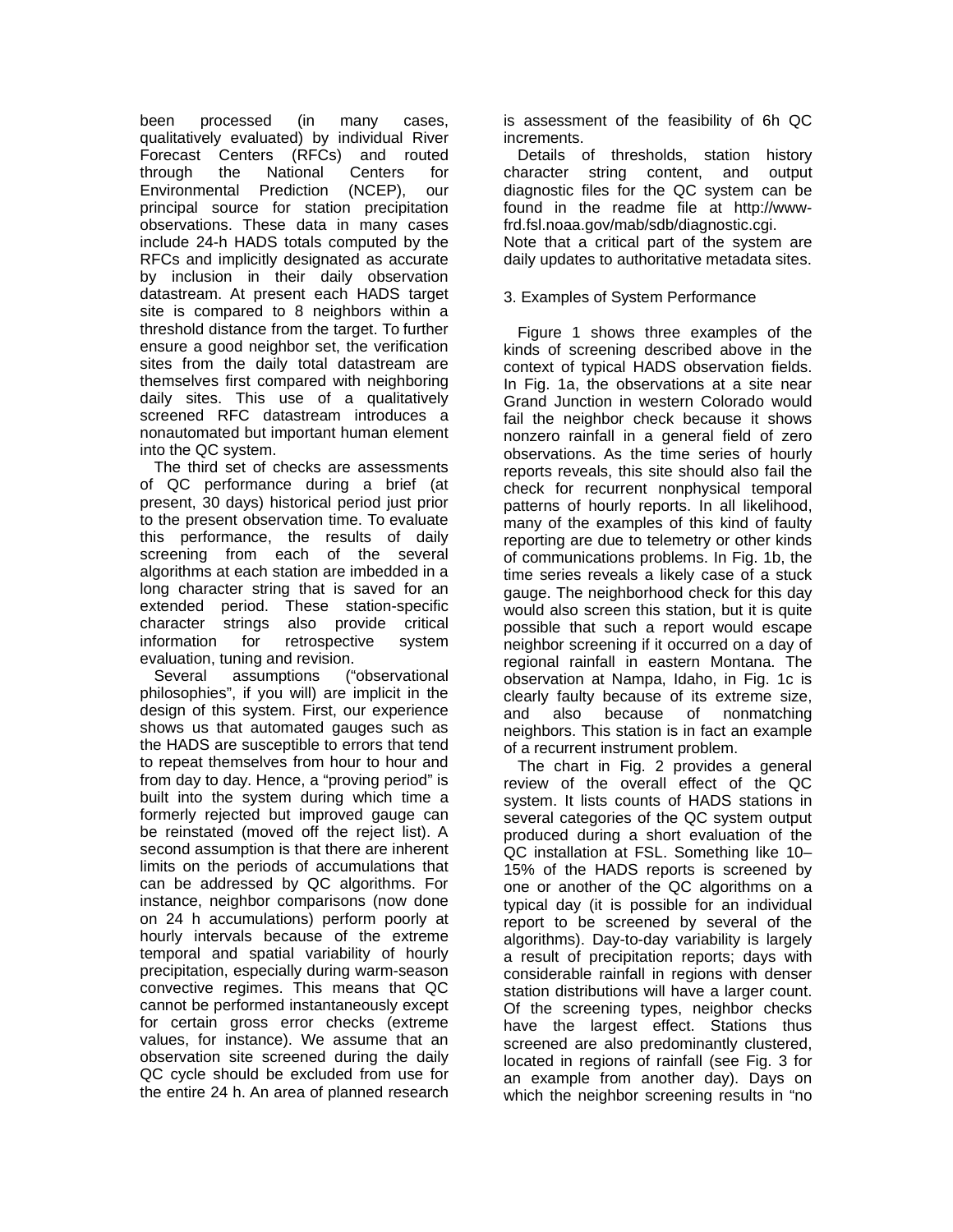rejected stations" are in fact days during which the datastream of daily stations was late. It might be preferable on those days to perform neighborhood screening based on the previous one day or more set of accepted HADS sites. Although small in number, the stations screened because of extreme values are potential sources of significant error in such applications as analysis to grids and computation of verification scores such as magnitude bias. It is encouraging that the quantity of stuck gauges has been improving during the course of several years and, at least during the period exhibited, is small.

## 4. Effects on Precipitation Analysis

The NCEP Stage II is a real-time, hourly, multi-sensor (radar+gauges) national precipitation analysis produced at NCEP and archived at NCAR (Lin and Mitchell 2005). Currently, the Stage II program uses a "gauge reject list" to screen out gauges that have previously been flagged as problematic. This gauge reject list is updated manually. Unfortunately, this approach has several limitations, principally because it is very labor intensive and there is no way to reinstate a rejected gauge. For this reason, updates to the gauge reject list have been infrequent because of the amount of work involved, and because of a concern about the ultimate thinning of the gauge population. As of June 2005, only 80 gauges had been placed on the reject list. For these reasons, the automated scheme described here is being considered to replace the existing scheme in the analyses procedure.

This begs the question: what is the impact of the new automated scheme on the actual analyses? Figure 4 shows an example of hourly precipitation analysis performed with the previous procedure (b) and for comparison a similar analysis that employs the newly quality-controlled stations (a). The difference between the two (a-b) is shown in c. Overall, the differences between them are small. For example, in eastern Kansas, the test analysis (new QC) has higher values than the operational analysis, a difference that appears to be caused by the excluded gauges (mostly by failing the hourly/daily neighbor checks) reporting lower values of precipitation amounts. The difference in South Dakota is an anomaly – the gauge at Pierre, SD, (PIES2) is listed in the operational HADS reject list, and has been

reporting ~0.2 in per hour of rainfall on and off, for roughly half of each day, day after day. The fact that this (clearly faulty) station eludes the QC in the new system reveals a failure of its present algorithms.

# 5. Effects on Precipitation Verification

Another frequent use for precipitation reports is as verification data for numerical models that predict precipitation. Although verification data are commonly considered as "truth," it is of course true that there is a range of uncertainty involved with them as well as with the model fields themselves. One source of this data variability is the quality of the data, hence the interest in QC issues in the verification community.

A first step in assessing the QC impact on verification is to determine the magnitude of the difference between verification with fields that have the advantage of thorough QC procedures and those that do not. We make this comparison in Figs. 5 and 6. In Fig. 5, we show a month of daily verification of the Eta model over the CONUS using two sources for truth fields: the HADS observations from this period with the advantage of only minimal QC as a red curve, and the higher-quality daily reports (the same as those we use as neighbors in the HADS screening algorithms) as a blue curve. Clearly, substantially better scores result from use of the better verification data. On rare days, however, the reverse is true (check April 6). We surmise that the geographical distribution of rainfall vis-à-vis the density variations in the distribution of stations in either set is the probable source of this anomalous result, emphasizing the impact of other data problems (data representativeness, for instance) The days with zero values (5, 11, and 20 April) are days when either the datastreams to FSL were delayed or processing hardware failed; these scores should be discounted.

The differences displayed in Fig. 5 result from extremities of data quality. In Fig. 7, on the other hand, a more useful comparison is shown. Both panels display equitable threat scores over a several-week period computed using the HADS dataset, with QC applied in the upper panel but withheld in the lower. As previously shown, improved scores result from the use of quality data; scores at all categories improve from 10% to 15%. Clearly, if small differences in verification scores are to be used to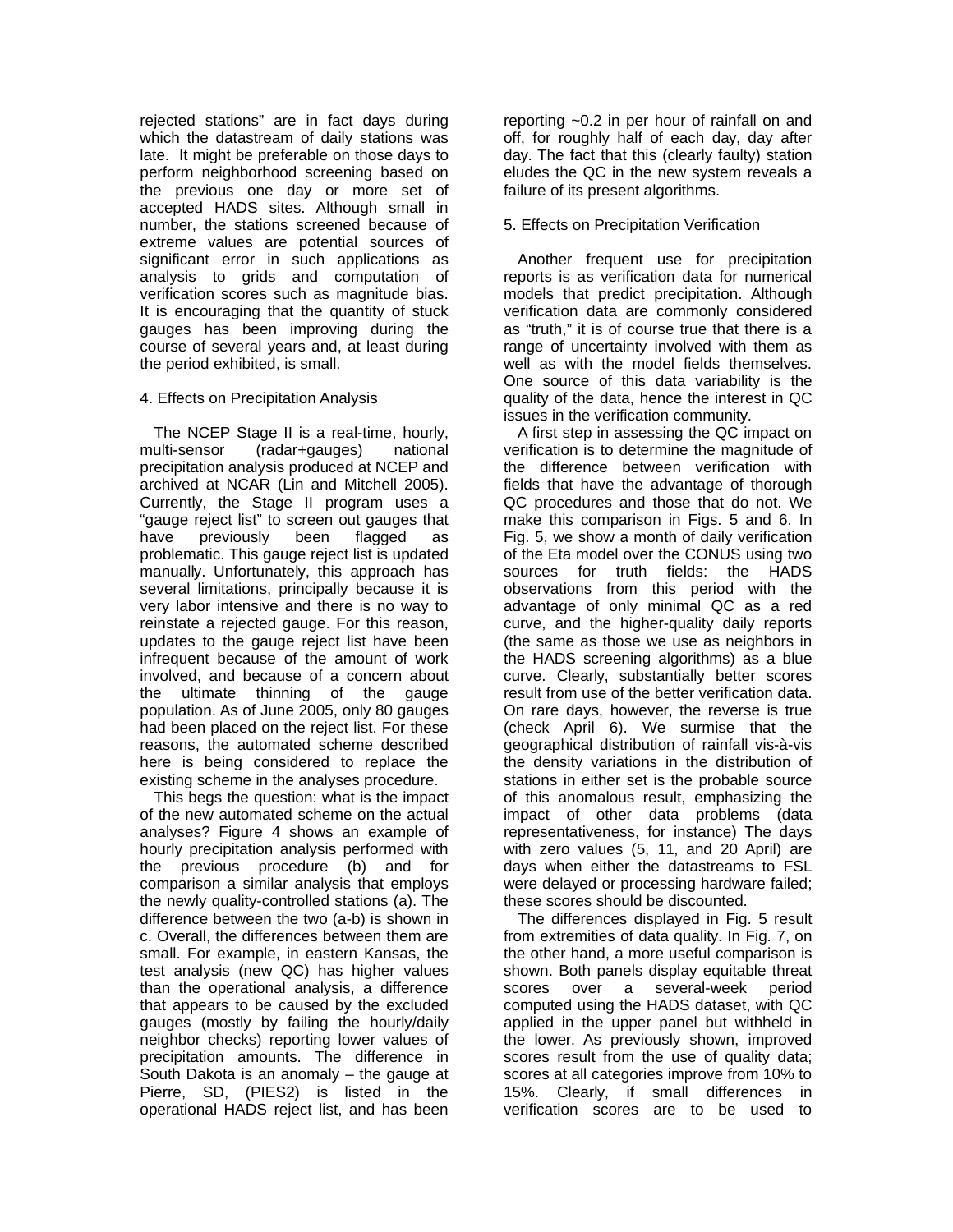evaluate model performance, the magnitude of the differences due solely to verification data must also be considered.

Large day-to-day differences in scores are evident in Fig. 5, which also complicate its interpretation. To determine the extent to which these differences are driven by the distribution of verification stations ("representativeness" error) instead of reflecting different performance of the model, we present similar scores computed not from model fields but from observations at each station's nearest quality neighbor observing site. In some sense, these scores represent performance that is "as good as it gets." The two resulting curves shown in Fig. 6 clearly track each other, suggesting that the difference between these scores and the Eta model scores might actually be a better way to track model performance over time.

## 6. Future Plans

During examination of the QC results, several desirable revisions and improvements became evident. A more refined neighbor checking mechanism is necessary because our first attempt screens too many nonzero reports in situations of scattered rain reports. We are also considering ways to replace the linear yesno nature of the set of algorithms with fuzzy logic decision tools, and ways to employ satellite or radar data directly when a station reporting zero rainfall is of ambiguous accuracy. Most importantly, we hope to determine the feasibility of reducing the analysis time increment from 1 day at present to 6 h.

#### 7. Acknowledgments

We thank Chungu Lu and Nita Fullerton for their reviews of this paper. Some of the work described here was supported by a grant from the United States Weather Research Program.

## References

Lin, Y. and K. Mitchell, 2005: The NCEP Stage II/IV hourly precipitation analyses: development and applications. Preprint, AMS 19th Conference on Hydrology, 9-13 January, San Diego, CA.

- Loughe, A.F., J.K. Henderson, J.L. Mahoney, E.I. Tollerud, 2001: A verification approach suitable for assessing the quality of modelbased precipitation forecasts during extreme precipitation events. Preprint, Symposium on Precipitation Extremes: Prediction, Impacts, and Responses, 14- 19 January, Albuquerque, NM.
- Mahoney, Jennifer Luppens, J. K. Henderson, B. G. Brown, J. E. Hart, A. Loughe, C. Fischer, and B. Sigren, 2002: The real-time verification system (RTVS) and its application to aviation weather forecasts. Preprints, 10th Conference on Aviation, Range, and Aerospace Meteorology, 13-16 May, Portland, OR.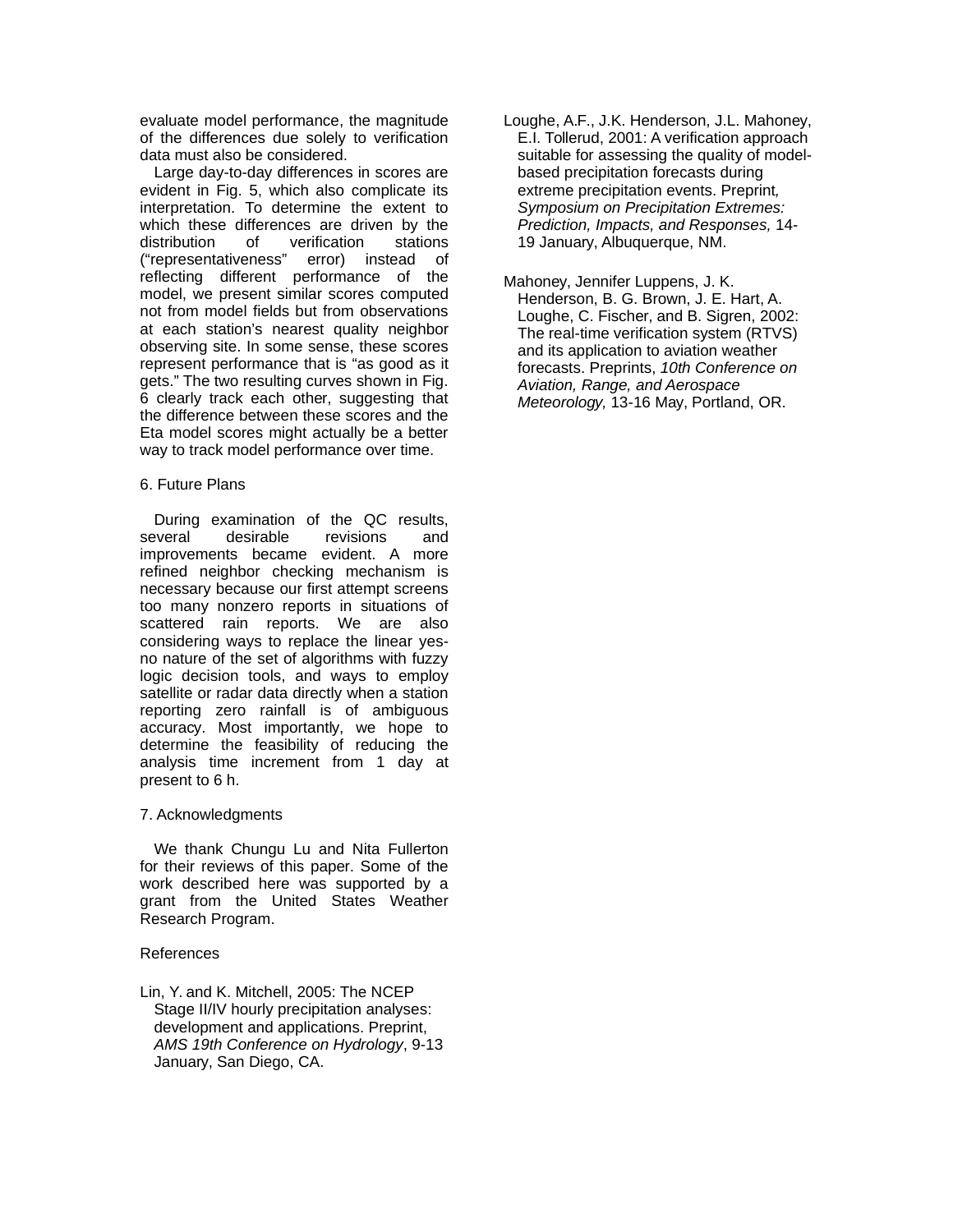

Fig. 1. Time series of hourly precipitation and geographical plots of precipitation gagesites for three anomalous gage observations. See text for explanations. Note that color scale is inches.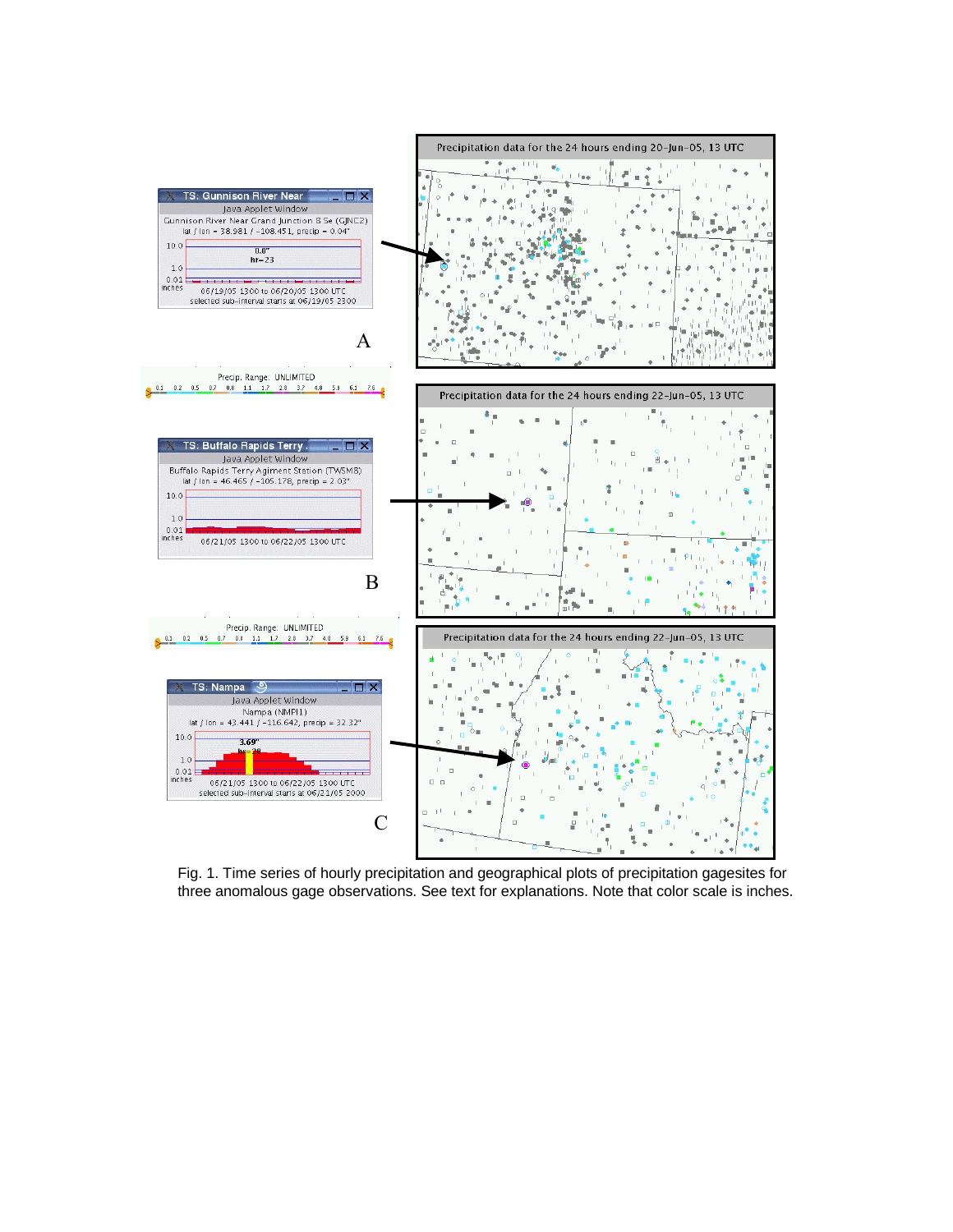| (a)      | (b)  | (c)  | (d)  | (e) | (f)  | (g) | (h) | $\rm(I)$ |
|----------|------|------|------|-----|------|-----|-----|----------|
| 20050314 | 6409 | 5539 | 869  | 200 | 780  | 2   | 4   | 0        |
| 20050315 | 6423 | 5524 | 901  | 200 | 814  | 2   | з   | 0        |
| 20050316 | 6433 | 5617 | 817  | 204 | 721  | 2   | 4   | 0        |
| 20050317 | 6428 | 5666 | 766  | 211 | 670  | 2   | з   | 0        |
| 20050318 | 6437 | 5575 | 864  | 204 | 775  | 2   | 7   | 2        |
| 20050319 | 6436 | 5649 | 788  | 175 | 695  | 2   | 7   | 2        |
| 20050320 | 6429 | 5573 | 857  | 249 | 764  | з   | 3   | 0        |
| 20050321 | 6426 | 5524 | 903  | 262 | 807  | 3   | 3   | 1        |
| 20050322 | 6435 | 5470 | 967  | 266 | 872  | 1   | 3   | 0        |
| 20050323 | 6448 | 5632 | 816  | 194 | 702  | 4   | 6   | 1        |
| 20050324 | 6443 | 6316 | 128  | 0   | 0    | з   | 3   | 0        |
| 20050325 | 6438 | 5166 | 1273 | 358 | 1182 | 3   | 4   | 0        |
| 20050326 | 6441 | 5364 | 1078 | 304 | 985  | 4   | 3   | 1        |
| 20050327 | 6440 | 5614 | 827  | 187 | 721  | 2   | 8   | z        |
| 20050328 | 6422 | 5680 | 744  | 145 | 592  | з   | 6   | 1        |
| 20050329 | 6440 | 5694 | 748  | 201 | 588  | 5   | 6   | z        |
| 20050330 | 6452 | 5565 | 890  | 169 | 736  | 2   | 5   | 2        |
| 20050331 | 6414 | 5351 | 1109 | 241 | 977  | 3   | 6   | 2        |
| 20050401 | 6467 | 5387 | 1080 | 269 | 916  | 4   | 19  | 2        |
| 20050402 | 6477 | 6253 | 225  | 0   | 0    | з   | 7   | 3        |

Fig. 2. Daily HADS QC statistics for the days indicated. Columns are: (a) dates; (b) number of HADS observations; (c) observations that passed the QC; (d) hourly HADS observations screened by the QC algorithms; (e) daily observations screened by neighbor checks; (f) HADS observations screened by neighbor checks; (g) observations screened by stuck gage algorithm; (h) observations screened by extreme daily total check; and (I) observations screened by extreme hourly total(s) check.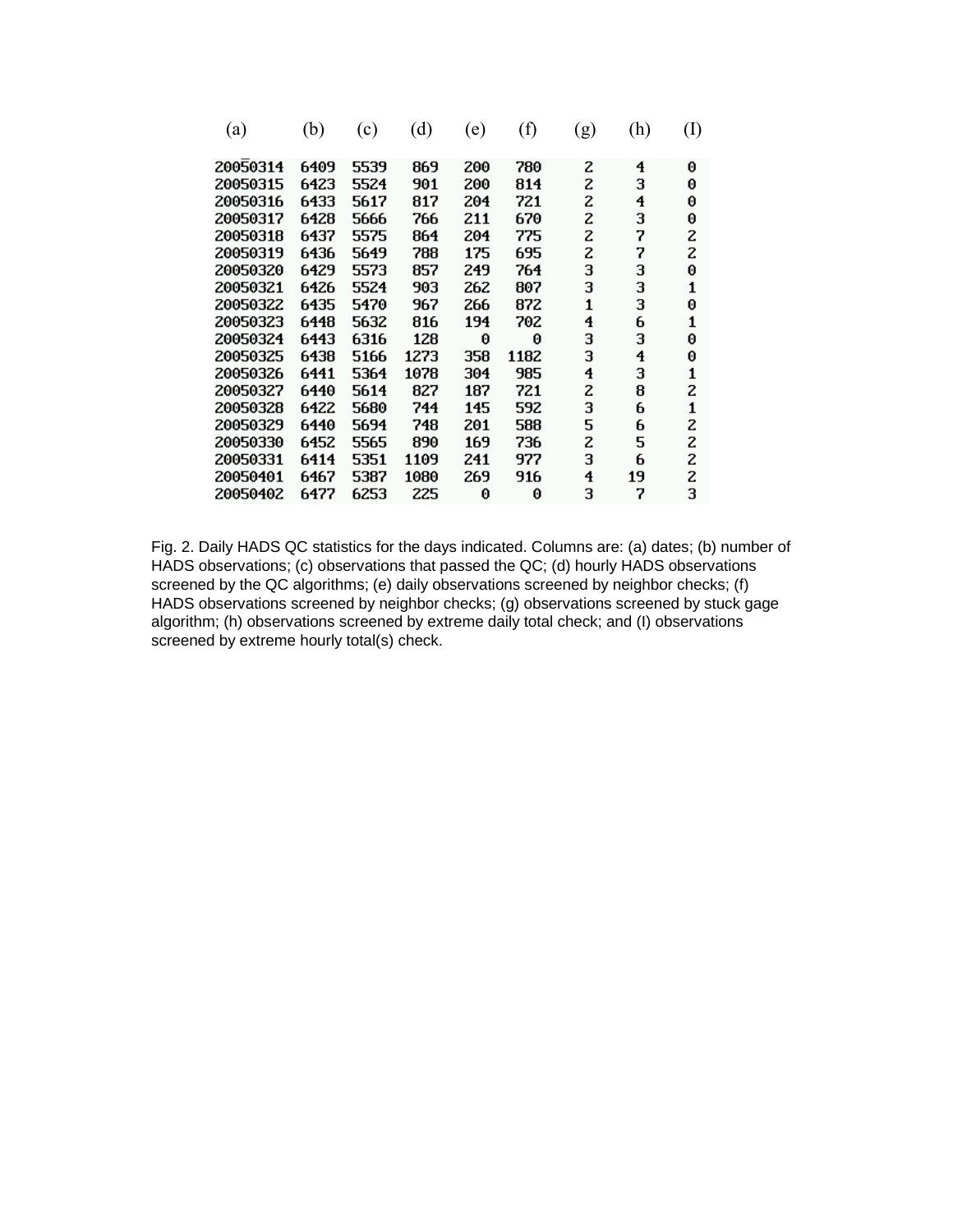Hourly Gauges (Red: Flagged) 24h Ending 12Z 20050616



Fig. 3. Good (black) and bad (red) hourly gages determined by the automated QC system for 16 J u n e 2 0 0 5*.*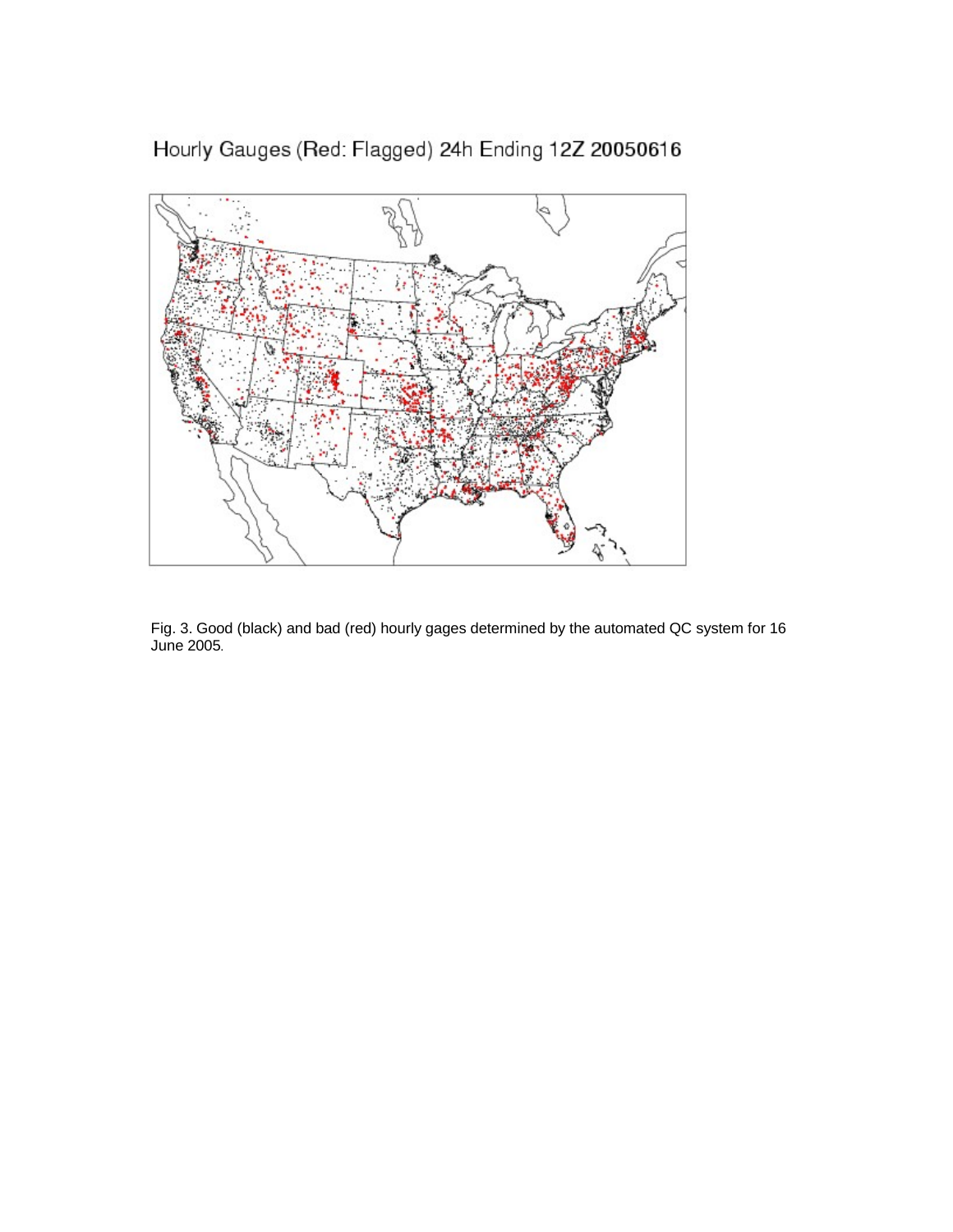

Fig. 4. Stage II analyses of hourly precipitation for 2300-0000 UTC 26-27 June 2005. Panel A is the analysis using QC'ed station, Panel B is the present operational analysis without additional new QC, and Panel C is the difference  $(A - B)$ .



Fig. 5. Daily CONUS equitable threat scores for the eta model for April 2002. The scores represented by the blue curve were computed using high-quality daily (1200-1200 UTC) observations assembled by river Forecast Centers as verification data; scores represented by the red curve were computed using lower-quality lightly-QC'ed HADS daily totals as verification data.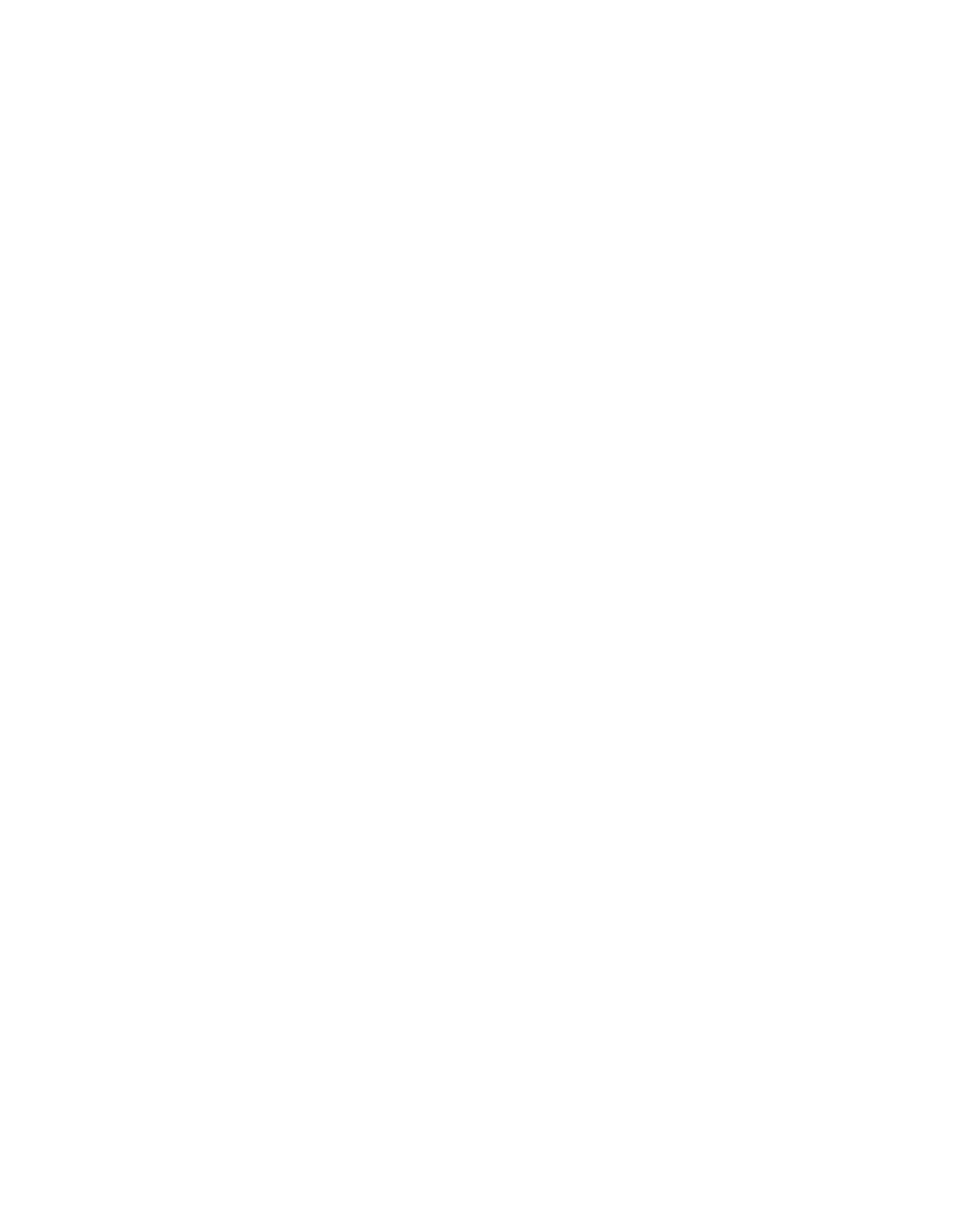

Fig 6. As in Fig. 5, except for equitable threat scores for the eta model (red curve; same as blue curve in Fig. 4) compared to scores computed between individual daily stations and their nearest neighbors (blue curve).